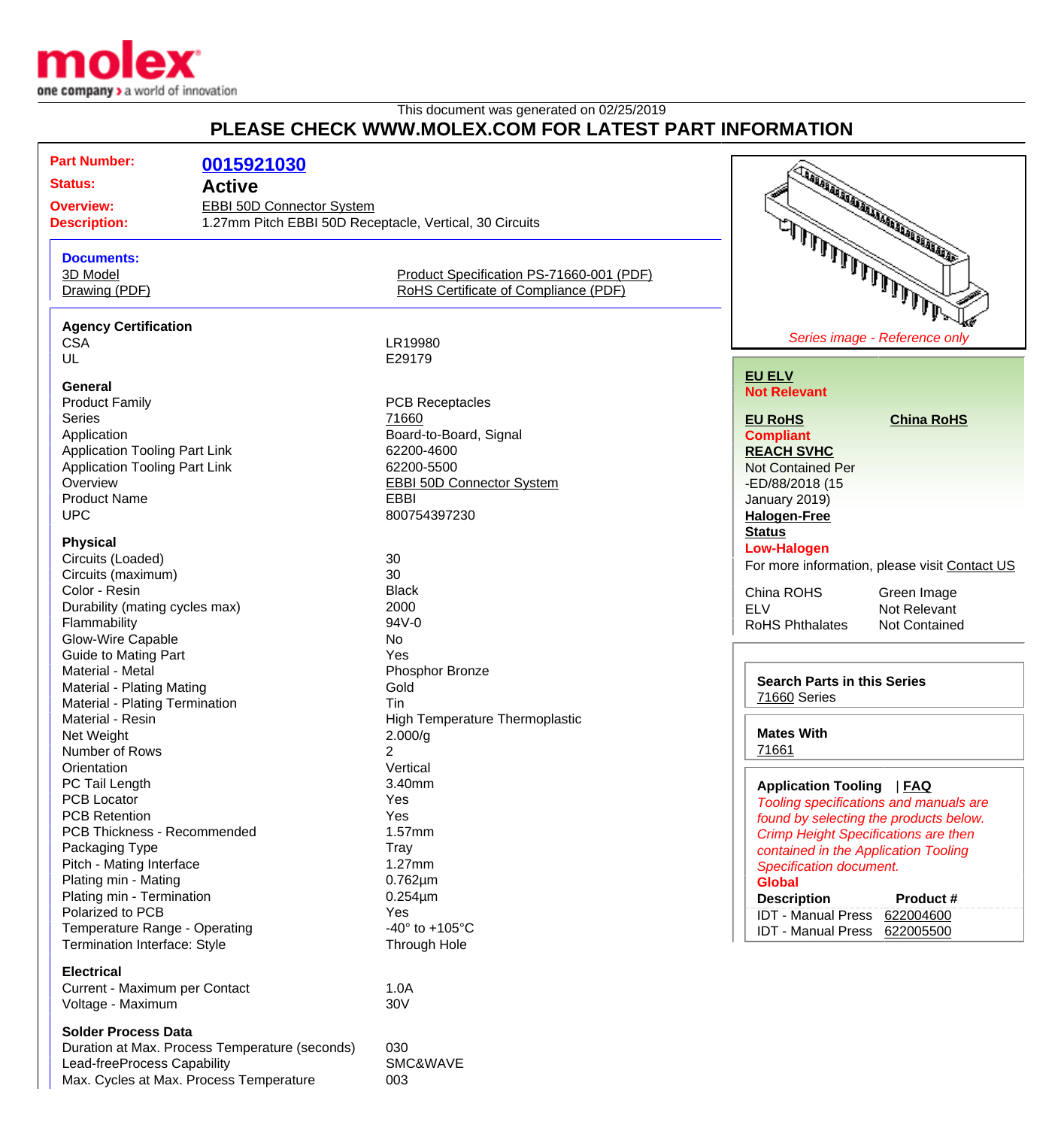Process Temperature max. C 260

**Material Info** Engineering Number A716601030

**Reference - Drawing Numbers** Product Specification **PS-71660-001** 

Sales Drawing SDA-71660-1XXX, SDA-71660-1XXX

This document was generated on 02/25/2019 **PLEASE CHECK WWW.MOLEX.COM FOR LATEST PART INFORMATION**